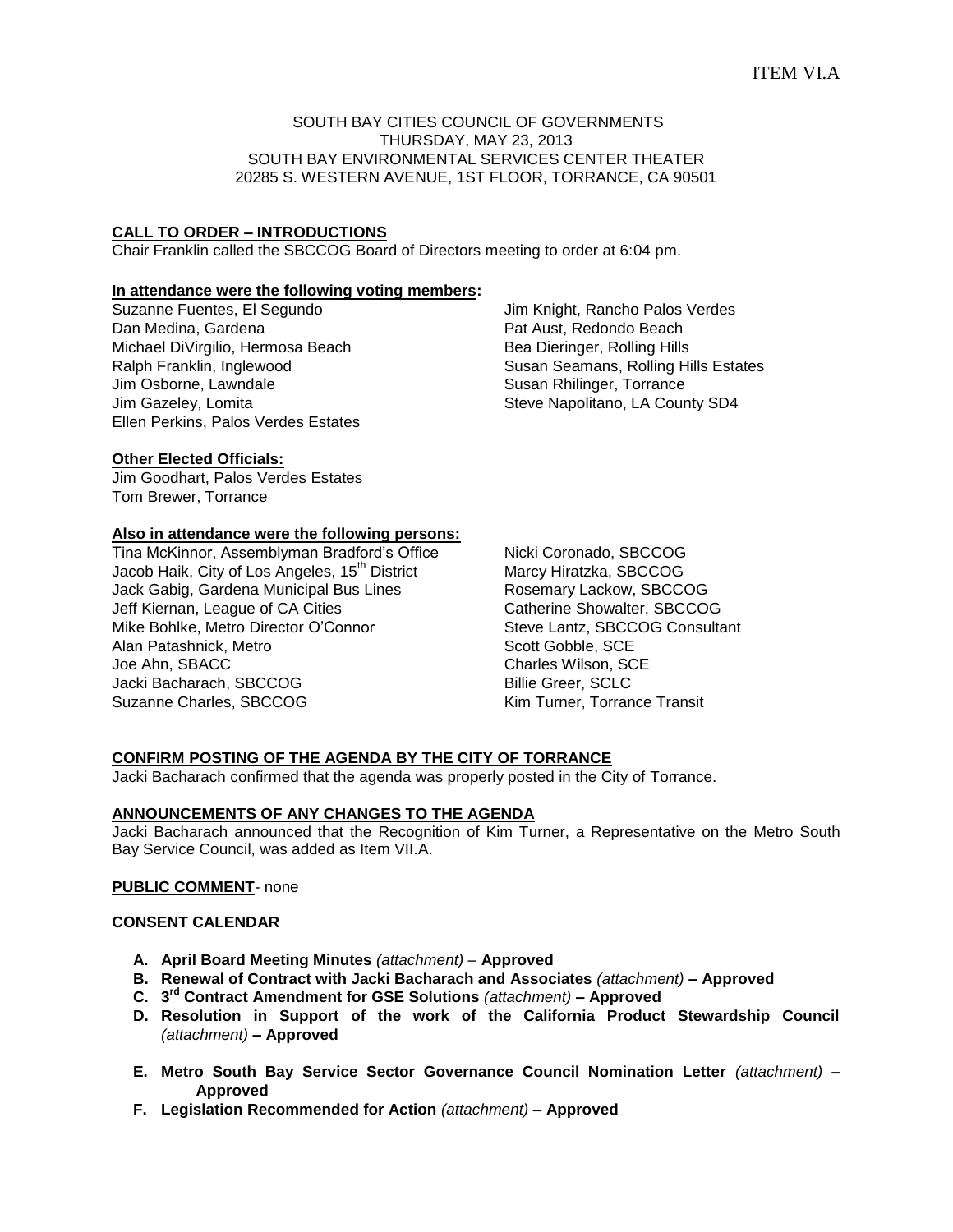Support AB 810, SB 470 & HR 4562. Oppose AB 5

**G. 3 rd Quarter Financial Report** *(attachment)* **– Received and filed**

**H. Measure R Quarterly Report for 3rd Quarter** *(attachment)* **– Received and filed**

**MOTION** by Board Member Perkins, seconded by Board Member Rhilinger, to **approve** the Consent Calendar as submitted. No objection. So ordered.

### **PRESENTATIONS**

### **A. Recognition of Kim Turner**

Chair Franklin, who also Chairs the Metro South Bay Service Council, thanked Ms. Turner for serving as a Representative on the South Bay Service Council. Ms. Turner served the Council as the Municipal Operator Representative from Torrance Transit. Board Member Goodhart also acknowledged Ms. Turner's contributions and thanked her for her unique perspective. Chair Franklin introduced Jack Gabig of Gardena Municipal Bus Lines, who will be filling the vacancy left by Ms. Turner.

#### **B. Sharpening California's Competitive Edge**

Billie Greer, President, Southern California Leadership Council

Ms. Greer introduced the Southern California Leadership Council, which is comprised of 3 former CA Governors and 24 CEOs of major companies/government agencies. The Council focuses on economic development and regional growth, water supply issues, creative financing for infrastructure, filming, production and associated tax credits, sustainability, international trade, and strengthening the competitive position of the ports in LA County. Ms. Greer asked how the SCLC can help advance items on South Bay City Council agendas. Board Member Osborne wondered if losing port traffic (from Asia) to the gulf region is being considered (higher fuel usage and rates.) Ms. Greer said that cost, fees, mobility, business climate in a given port area, and characteristics of cargo are factors being considered by American companies importing cargo from Asia. Using the Panama Canal as a route to get shipments to the USA (versus coming directly to the twin ports in LA County) can add five days to a shipment's route and experts fear that California could lose up to 25% of discretionary cargo, or non-time-sensitive shipments. Board Member Fuentes said that there are two obstacles that California faces: air quality requirements (shipping is a major pollutant) and the lack of unions (more flexibility) in other states. Board Member Gazeley expressed his concern about tax incentives from other states, as California has none to offer. Responding to Ms. Greer's request to hear about South Bay issues, Jacki Bacharach said that the SBCCOG's transportation priorities include understanding and monitoring goods movement, the lack of major transit-oriented coming to the South Bay, and preparing for population growth with land-use and mobility strategies. Ms. Greer suggested that a group of SBCCOG Board members discuss possible joint effort with the SCLC Board.

### **C. Draft 2013-2014 Budget** *(attachments)*

Jacki Bacharach referred to the document in the agenda packet. As an attachment to each city's SBCCOG membership dues invoice this year for the first time, the SBCCOG provided a list of activities and accomplishments that the SBCCOG performed which were individualized for each city which were intended to highlight the benefits of SBCCOG membership. Jacki Bacharach asked that this list be shared with all councilmembers in each city, as many of them may not be aware of how the SBCCOG is assisting their cities. As there were no comments or questions from the Board, the 2013-2014 Operating Budget Adoption will be included in the SBCCOG Board Consent Calendar for June 27, 2013, as Item VI.B.

# **D. Nominating Committee Report**

The report on nominations from the floor, election of officers and at large Steering Committee members was distributed at the meeting. It listed the Board Members who have agreed to be nominated to serve as Officers and/or Steering Committee Members for FY 2013-2014: **Chairman-** Dan Medina, Gardena; **1 st Chair**- Jim Goodhart, Palos Verdes Estates; **2 nd Vice Chair**- Jim Gazeley, Lomita; **Steering Committee Members**- Jim Knight, Rancho Palos Verdes; Olivia Valentine, Hawthorne; Jim Osborne, Lawndale; David Lesser, Manhattan Beach. There were no nominations from the floor. Another opportunity for nominations from the floor and the election will take place at the June Board meeting.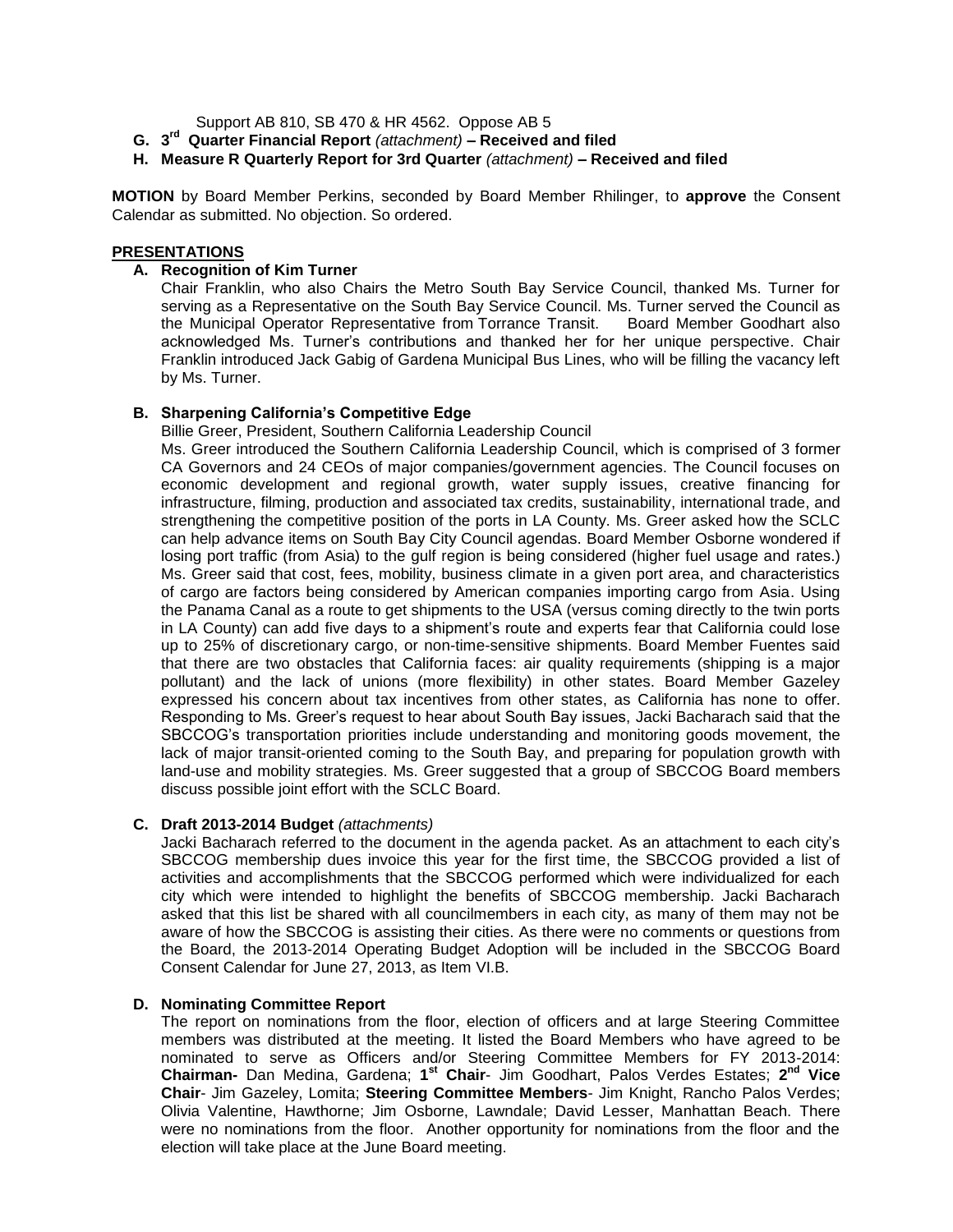*Chair Franklin requested that Item VIII.A, Metro Report by Board Member Pam O'Connor, be moved up on the agenda to follow Item VII.D, Nominating Committee Report and precede Item VII.C, Measure R Project Acceleration Proposal.* 

**Metro Report by Board member Pam O'Connor-** On behalf of Director O'Connor, Mike Bohlke reported that the Board adopted a balanced \$5.075 billion budget for Fiscal Year 2013-14 that begins on July 1, 2013 at today's Metro Board meeting. A motion by Supervisor Mark Ridley-Thomas was passed on a vote of 10-1 to add into the Crenshaw - LAX Transit Corridor Project a new underground station at Leimert/Crenshaw and a new at-grade station at Hindry/Florence at a total incremental cost of \$120 million. The City of Los Angeles committed \$55 million of its Measure R local return funds and Metro found an additional \$80 million in unobligated funds from several Metro discretionary sources. Related to the issue of funding these stations, Steve Lantz expressed his concern about Metro's decision to eliminate the promised transit center on Aviation Boulevard, a key transit feeder facility, in order to save \$13 million dollars. The elimination was incorporated into the value engineering process for the project, during which, efforts are made to save money on the project without compromising the project's functionality. Currently, there is no publicly available baseline estimate for the Crenshaw – LAX Transit Corridor project, although the project budget will have to be balanced before Metro can award a design-build contract in June 2013.

#### **E. Measure R Project Acceleration Proposal- Discussion and Possible Action**

Steve Lantz repeated what David Yale from Metro had said at the SBCCOG's April 25 Board meeting: If the SBCCOG were to deliver all of its South Bay Highway Program projects in the first decade of Measure R, it wouldn't need \$1.5 billion dollars, but could instead get by on \$700,000 million+. SBCCOG Board members have express skepticism that the entire program could be delivered by the 2023 deadline. During further discussion amongst Mr. Lantz, Mr. Bohlke, and Mr. Yale following last month's presentation, it was discovered that if Measure R funds are accelerated into the first decade, the only money that would be available for the final two decades are Proposition C 25% funds or federal funds; Measure R funds would not be available to provide a match, just as the first Proposition C or federal funds become available. If Metro's Measure R Acceleration plan is allowed to move forward in the way that it is currently proposed, it could have a significantly adverse impact on the South Bay Highway Program. Mr. Lantz and Mr. Bolhke feel that the best strategy for the South Bay is to bifurcate the highway part of the program from the transit part of the program and to allow sub-regions to "opt out" of highway program acceleration. The SBCCOG would urge Metro to leave the South Bay's proportionate share of highway program's contingency money where it is, and not spend it on other accelerated projects, as it may be needed for the SBHP over the next two decades.

The SBCCOG wishes to opt out of acceleration at this time because there is no advantage for this sub-region to accelerate the thirty-year program into a ten-year program. The economics of accelerating one big project are different from implementing small projects over thirty years without borrowing funds. A letter to Metro is being drafted by the SBCCOG to this effect, and it has been indicated that Director O'Connor, and other COGs will support the SBCCOG's recommendations.

Metro is holding a public hearing to discuss this issue on June 27, at which SBCCOG Board members will be asked to testify. Mike Bohlke reiterated that acceleration does not work on the highway side, and it has not yet been determined if it works on the transit side. If highway project acceleration is forced, Mr. Bohlke feels that is violating the intention of Measure R (which provided for sub-regions to receive funding equity.) Board Member Aust stated that he would like hard commitments and guarantees from Metro that the funds will be there over the next twenty years; promises are no good. Board Member Rhilinger asked what happens to the South Bay's allocated funds if acceleration does move forward and the South Bay has money left over at the end of the three decades (who does it go to?) Mr. Lantz said that the the Proposition C 25% and federal funds would not remain with the SBCCOG, as those types of funds are discretionary and could be reprogrammed at any time by Metro. Board Member Napolitano asked why the designated money set aside for each sub-region would last for *only ten* years in Metro's proposal, versus longer than ten years. Steve Lantz said that if Metro accelerates the highway program using bond proceeds that are programmed to projects on a first come, first served basis, a project that takes longer than ten years to complete and cannot make the deadline will suffer because the bond proceeds will have been spent on projects that did finish in time. The highway sub-fund contingency line item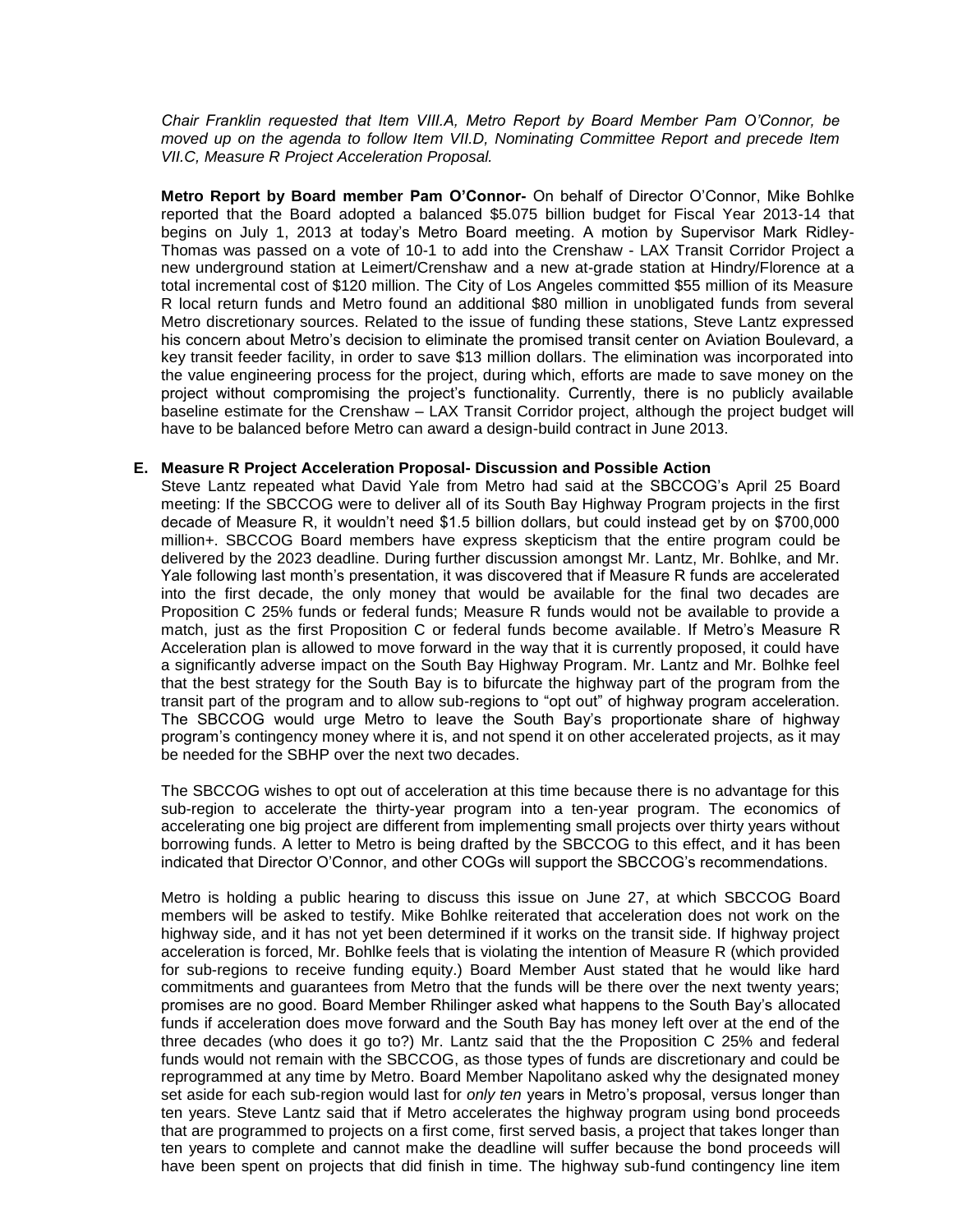also is NOT protected in the acceleration plan but this line item is what pays for escalation during out-years if projects are not delivered in time. Board Member Goodhart added that if acceleration proceeds, the South Bay will potentially lose \$200 million to pay for what could be completed in the first decade AND lose projects identified in the match for local funds. Jacki Bacharach implored Board Members and City Council Members in the South Bay to attend the public hearing at Metro on June 27, or to at least send letters of support of the South Bay's program to Metro. The finalized letter to Metro from the SBCCOG will be distributed as a template on May 24.

**MOTION** by Board Member Perkins, seconded by Board Member Rhilinger, to **approve** the recommendation to remove the highway program from the acceleration plan, should it to approved and **send** a letter to the Metro Board Members expressing this concern. No objections. Napolitano abstained.

## **F. Tehachapi Renewable Transmission Project – Underground Options for Chino Hills Power Lines** *(attachments)*

Representatives from Southern California Edison (SCE) and Chino Hills were invited to briefly discuss this issue for possible action. The City of Chino Hills was not able to send any representatives but did send a letter from the City Manager which was read to the Board. It explained the City's situation: SCE has built 195-foot, high-voltage, tubular, steel poles through Chino Hills neighborhoods, posing significant safety impacts. The CPUC stopped construction and ordered SCE and the City to review undergrounding options. While this matter is going before the Administrative Law Judge at the CPUC, SCE is asking COGs and other agencies to take a position in opposition to the undergrounding, and Chino Hills is asking COGs to remain on the sidelines and recognize the City's right to advocate for its community. Letters from the Offices of Assemblyman Steven Bradford and Supervisor Knabe were read, both expressing reasons for concern over the CPUC's plan to have SCE build an underground 3.5-mile portion of these power lines. A letter from Senator Alex Padilla, Chairman of the California State Senate's Committee on Energy, Utilities, and Communications, was also distributed. This letter was addressed to President Peevey of the CPUC, requesting information on this issue to address the Senator's pending concerns. Scott Gobble of SCE said this could potentially affect costs for all South Bay cities and businesses. Board Member Aust asked what percent of the underground infrastructure has been complete, and Mr. Gobble answered 90%. Board Member Knight asked who is paying for the undergrounding's maintenance. Mr. Gobble said that since there are no 500kv substation systems in the USA yet (this is the first) it is unknown at this time who will pay for it. Chair Franklin reiterated that Chino Hills' main concern (besides safety) is that of land use. Board Member Napolitano added that the City of Rowland Heights (part of Supervisorial District 4) is experiencing the same problem with SCE.

**MOTION** by Board Member Rhilinger, seconded by Board Member Aust, to oppose undergrounding in Chino Hills**.** No objections.

# **TRANSPORTATION REPORTS**

- **A. Service Council report by Ralph Franklin, Chair-** Chair Franklin had nothing to report.
- **B. Measure R Oversight Committee Report** *(attachment)-* Steve Lantz gave this report, as Board Member Goodhart, who Chairs this Committee, was unable to attend the last meeting. The SBCCOG will be issuing Request for Proposal (Measure R South Bay Highway Program On-Call Program Development/Project Oversight Technical Bench Services) tomorrow. The current prime and sub-consultant team will be automatically moved to the technical bench, and then the bench will be expanded to other consultants. Work will be allocated by individual task orders over the next three fiscal years. Slides were also displayed, showcasing the Measure R projects that have been completed thus far (in the cities of Hawthorne, Redondo Beach, and Torrance.)
- **C. Monthly Transportation Report from Steve Lantz** *(attachment)* Received and filed Steve Lantz highlighted the Los Angeles City Council Approval of LAX Modernization.

# **SOUTH BAY ENVIRONMENTAL SERVICES CENTER UPDATES**

Catherine Showalter reported the following:

 The SBCCOG was awarded \$771,630 from Southern California Edison (SCE) for SBESC to accelerate and enhance climate action planning work that is being done on behalf of the cities of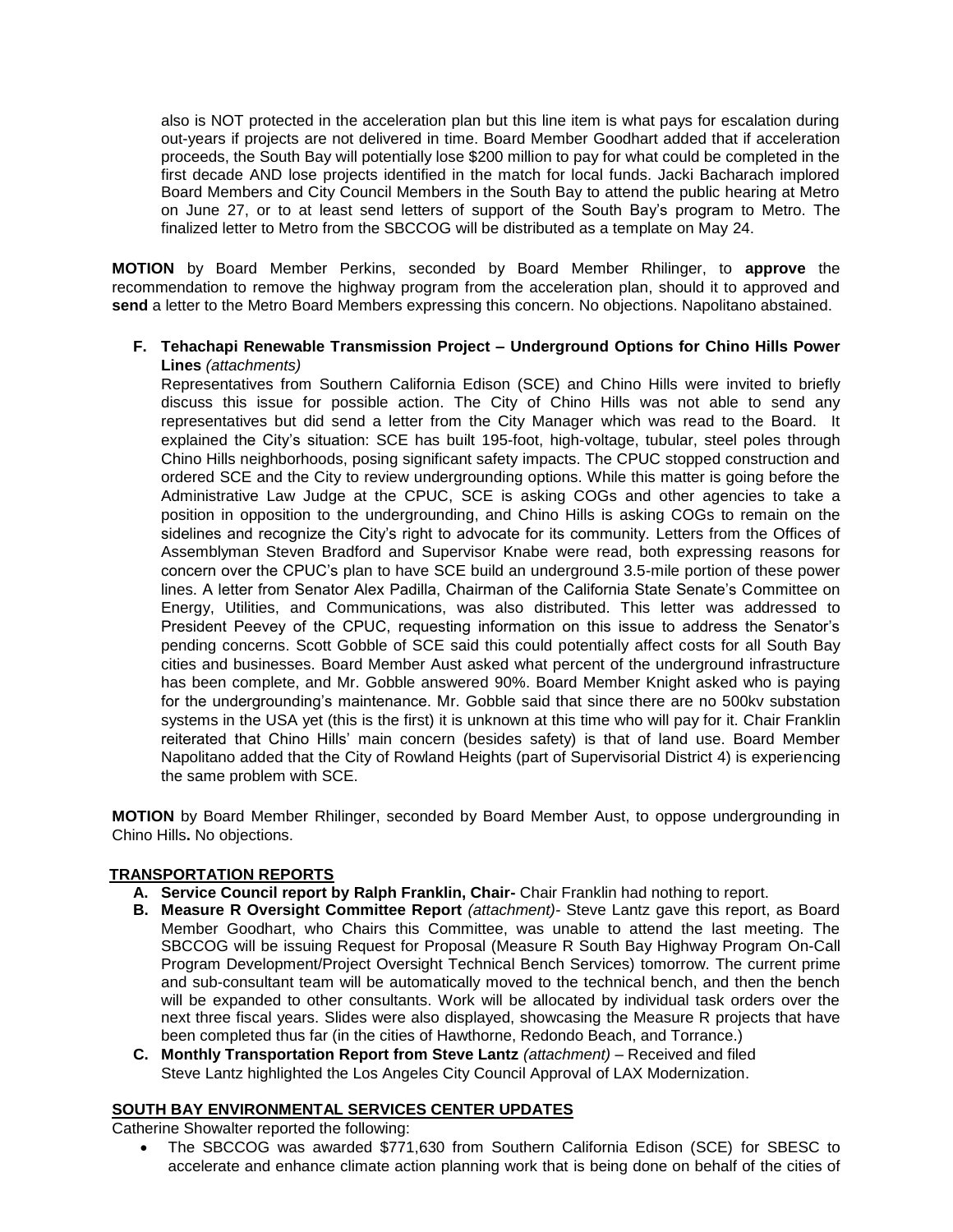the South Bay. The funds will be used to work with its member cities todevelop more technically rigorous Climate Action Plans. These funds cover only the energy efficiency part of the Climate Action Plan and the city assessments will be used for the remainder – transportation, air quality, solid waste, etc.

- On May 10, 2013, Southern California Edison (SCE) released the Water Leak Detection Program Request for Proposal (RFP). Water losses caused by unrepaired leaks and operating at unnecessarily high-pressure results in wasted water and wasted energy. The Water Leak Detection Program (the Program) is designed to deliver quantifiable savings for both water and energy. Only local government partners are eligible to apply for these funds. The goal of the Program is to achieve energy savings directly, embedded or otherwise of potable (drinking) water. The role of the SBCCOG would be as a local government partner that submits the proposal as part of a team with technical expertise. There is a total of \$900,000 available and proposals are due June 13, 2013.
- Thanks to the generosity of Supervisor Knabe and Steve Napolitano for providing a bus, the SBESC staff and volunteers took a field trip to the Puente Hills Landfill on May 17, 2013.
- The SBESC is distributing bookmarks promoting our volunteer program to Board members and libraries.
- The list of upcoming community events that the SBESC will be attending was distributed.
- Jacki Bacharach thanked those who attended the Water 101; course at the beginning of May. 13 participants attended, 4 of who were elected officials.

# **SBCCOG ISSUES AND REPORTS –** Jacki Bacharach gave the following reports:

- **A. South Bay Sustainable Strategy-** On July 11, the SBCCOG will hold an event for stakeholders and vehicle manufacturers. This event will be a debriefing on the findings of the SBCCOG's prior pilot program, Local-Use Vehicles.
	- **1. LUV, BEV and other EV issues**

5 South Bay cities are still in the process of approving Car2Go: Redondo Beach, Torrance, Lawndale, Hawthorne, and Manhattan Beach. Once approved by the cities that wish to participate, the South Bay would be the only place in the world that would have a multi-jurisdictional car-sharing program. Deployment of vehicles could happen in September; they are not built until the demand is established.

2. **General Assembly topic for February 28, 2014** *(attachment)* 

 The SBCCOG Steering Committee considered topics for the next General Assembly. They are leaning in favor of looking at the domino effect of cost of electricity, transportation, water, temperature rise on the South Bay. Also under consideration are the topics of the cost of transportation and sequestration one year later. This will be the 15<sup>th</sup> General Assembly and will also include some highlights of previous topics. No comments or discussion from the Board.

# **BOARD MEMBER ANNOUNCEMENTS**

- Board Member Medina announced that the City of Gardena will celebrate Flag Day on June 14 at City Hall at 3pm.
- Board Member Knight is spearheading the procurement of the City of Rancho Palos Verdes' street lights; this item is now on their city council agenda. He thanked the SBCCOG for its help with this issue. He is also involved in MS4 permitting.
- Board Member Seamans announced that the City of Rolling Hills Estates is holding its 28th Annual Memorial Day Observance on Monday, May 27, 2013 at the Green Hills Memorial Park (10:00am.) Symphonic band will be performing.
- Board Member Fuentes announced that on May 21, 2013, the City of El Segundo entered into an agreement with the Wiseburn School District, resolving tensions over the school system's chosen site for a high school, and giving the city use of a new aquatics center on its campus. Among the "Wiseburn obligations" outlined in a city staff report, the district agrees to improve 2 acres of its future 14-acre high school property in eastern El Segundo with a swim center consisting of a 50 meter competition pool, restrooms and locker rooms, parking, and, if the budget permits, a smaller therapy pool. The city agrees not to dispute the district's environmental analysis of the project at 201 N. Douglas St. and not proceed with any legal challenges.
- Chair Franklin thanked Board Member Susan Rhilinger for her participation and dedication to the SBCCOG's programs, as she is resigning and relocating from Torrance. Tonight was her last